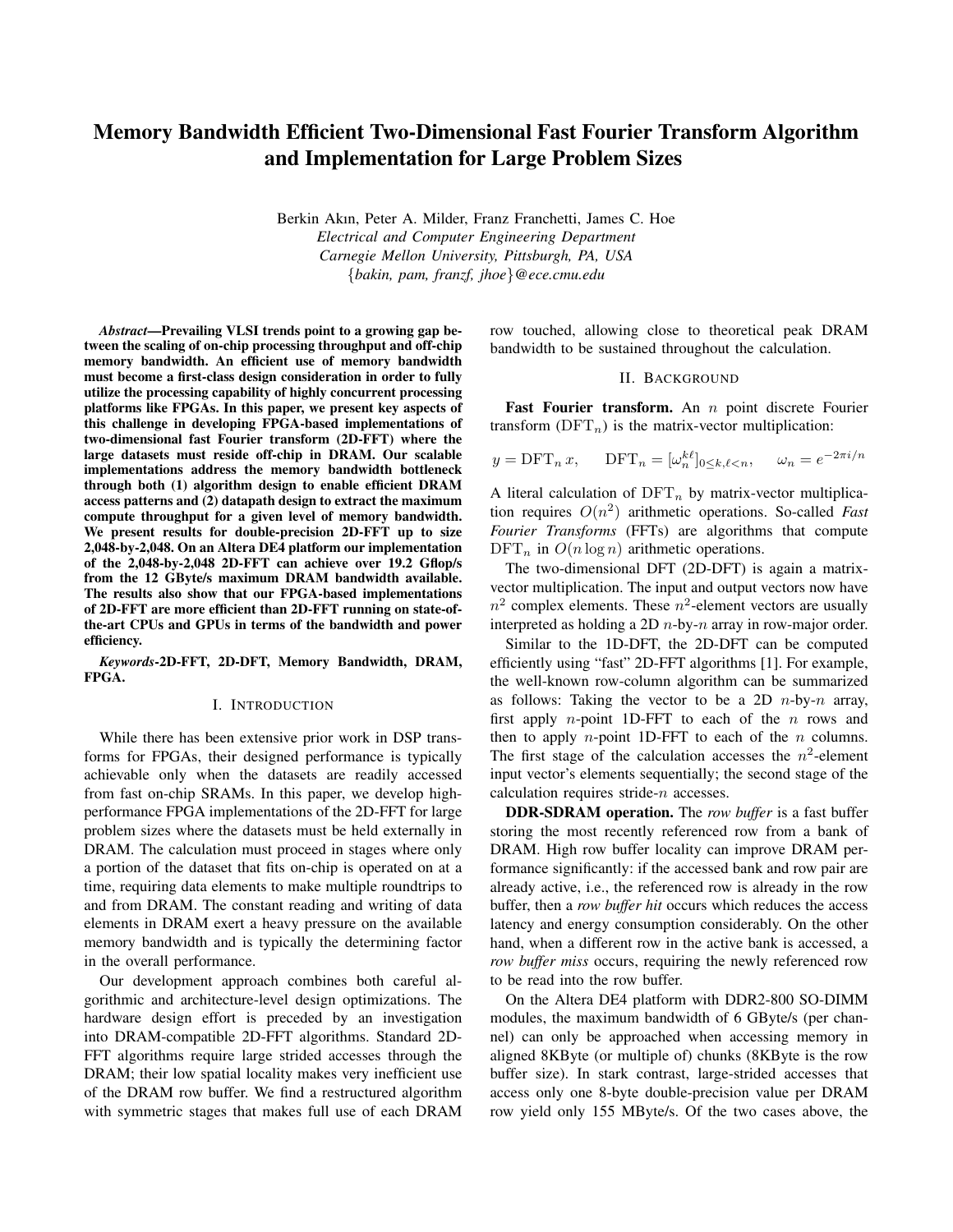

Figure 1. 2D abstraction of dataset.

former is the case for the first stage of the row-column 2D-FFT algorithm; the latter is the case for the second columnwise stage.

## III. DRAM-FRIENDLY TWO-DIMENSIONAL FFTS

A bandwidth efficient implementation of 2D-FFT algorithm must only interact with DRAM in large row buffer sized chunks.

Tiled data remapping. So far, we have assumed the common row-major mapping of the 2D  $n$ -by- $n$  array onto the  $n^2$ -element vector. As such, a row-wise traversal of the array results in the efficient sequential memory accesses while a column-wise traversal results in problematic stride- $n$ accesses. To avoid the strided memory access pattern during the column-wise traversal step, we have to alter the spatial locality of memory accesses by choosing a different mapping as illustrated in Figure 1.

We logically divide the *n*-by-*n* array into  $n/k$ -by- $n/k$ tiles where each square tile has  $k^2$  elements. Instead of the conventional row-major mapping, we map the elements within a *tile* to consecutive locations and we then order the whole tiles in row-major order. The size of a tile  $(k^2)$ is selected to match the size of the DRAM row buffer. By requiring our desired 2D-FFT implementation to access DRAM only in the granularity of at least a full tile, we ensure efficient DRAM accesses.

Row-column algorithm with tiled data mapping. After the remapping, the row-stage progresses in groups of  $k$  rowwise 1D-FFTs. To do so, we read each complete row of tiles, and reshuffle their data on-chip into  $k$  natural-ordered data rows so that  $k$  1D-FFTs can be applied. After applying the  $k$  1D-FFTs on the rows, we reshuffle the data back into tileorder and write back a row of tiles. Similarly in the column stage, we read each complete column of tiles, apply  $k$  1D-FFTs on the  $k$  data columns, then write back the column of tiles. We still perform the same number of reads and writes as the original row-column algorithm, but since we always transfer row buffer sized tiles to and from DRAM, we maximize DRAM bandwidth utilization.



Figure 2. Detailed view of resulting architecture.

Final algorithm. Instead of creating a fixed design instance, we built a parametrized design generator that can quickly create designs tuned for different platforms with different row buffer sizes or DRAM bandwidths. Internally, our generator uses a formalism based on tensor products [1] to represent and manipulate the FFT algorithms. Using this formalism, we can further derive a conceptually more challenging but implementation-wise more elegant design, where the operations of the two stages become identical and therefore can reuse the same exact datapath. Without providing a formal derivation, our final 2D-FFT algorithm can be summarized as follows: We bring in each row of tiles and apply 1D-FFT on the  $k$  data rows as before. However, when writing back, we locally transpose the contents of each tile and then write back as a column of tiles. By introducing this on-the-fly transposition, stage two becomes identical to stage one and can reuse the same datapath.

#### IV. ARCHITECTURE

In this section, we present our scalable parametrized datapath design that can sustain the maximum DRAM bandwidth throughout the computation based on the algorithm we discussed in the previous section. Figure 2 conceptually depicts the datapath.

Memory Controllers. The Altera DE4 platform provides two independent DDR channels. In our usage, a memory controller (Altera's High Performance Controller) attained over 90% of the theoretical peak bandwidth (6 GByte/s for DDR2-800). To make use of the two independent channels, for the first stage of the algorithm, the input vector starts from DRAM on channel A, and the output vector is produced into the channel B. The multiplexers and demultiplexers shown in Figure 2 enable the two DDR channels to exchange their input/output roles for the second stage of the algorithm reusing the same datapath without modification.

Local Memory. In both stages of our algorithm, the rowwise applications of the 1D-FFT progress in steps of  $k$  rows of the input matrix at a time, corresponding to reading a row of tiles. In each step, the working-set of  $n \times k$  elements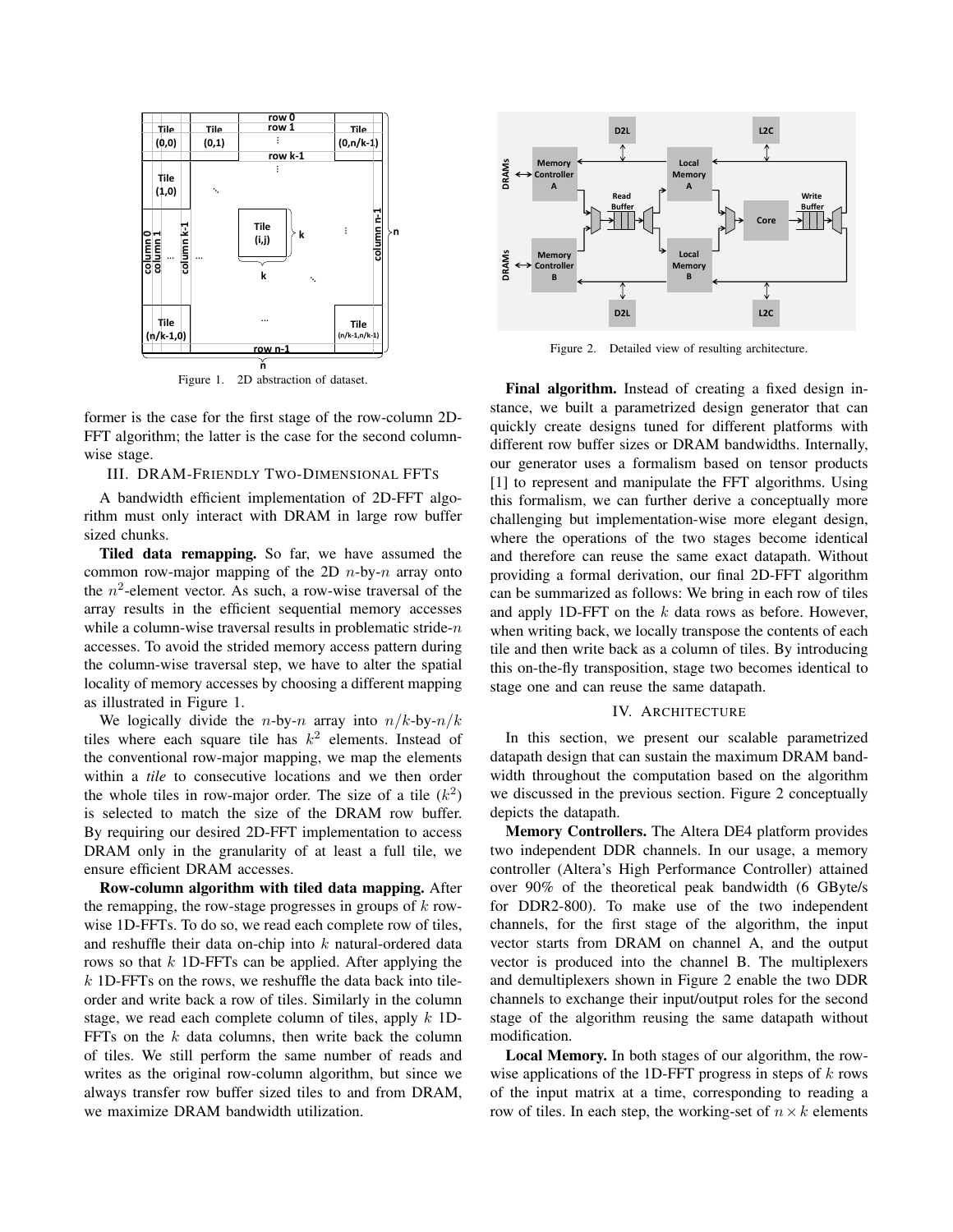is buffered in Local Memory constructed from embedded SRAM on the FPGA. Because the data elements are brought in from DRAM in tiled order, the D2L controller in Figure 2 has to re-linearize the data elements into row-order in the Local Memory. To manage this data shuffling without bank conflicts in light of the multiple elements arriving in tile-order per cycle is a non-trivial problem; we construct our solution using the technique given in [2]. To sustain the maximum DRAM bandwidth continuously, we employ double buffering in Local Memories. We can overlap the loading, unloading, and compute operations corresponding to different rows of tiles using this technique.

Computational Core. The streaming 1D-FFT kernel that operates on the SRAM-buffered  $k$ -row working set is automatically generated using the public Spiral online tool [3]. The Spiral generator can produce fully pipelined 1D-FFT cores over a wide range of user-selected processing rates for a commensurate charge in logic cost. For a balanced design, we generate the 1D-FFT pipeline that exactly matches the data rate of our DRAM reading and writing bandwidth, so the 1D-FFT core performance is neither the bottleneck nor unnecessarily high.

#### V. RESULTS

In this section, we evaluate the performance, bandwidth efficiency, and power efficiency of our 2D-FFT implementations by comparing against both existing hardware (FPGA, ASIC) and software implementations (CPU, GPU). Our implementations are targeted to the Altera Stratix IV EP4SGX530 FPGA on the DE4 development board. Our implementations support complex double-precision floating point values  $(2\times 64$  bits per complex word) which are required in realistic use scenarios for large 2D-FFTs to preserve sufficient accuracy in the final result (particularly in scientific computing applications).

#### *A. Performance Comparisons*

We evaluate our implementations along three metrics: raw performance, bandwidth efficiency, and power efficiency. As is customary in the FFT literature, our raw performance metric is reported in "pseudo" billion floating point operations per second, (Gflop/s); this metric is calculated as 1/runtime scaled by a constant that is the standard nominal operation count<sup>1</sup>. We define bandwidth efficiency as performance normalized to available memory bandwidth, (Gflop/s)/(GByte/s), and power efficiency as performance normalized to power consumed, (Gflop/s)/Watt). Higher values are better for all metrics.

Against other ASIC and FPGA implementations. In Table I, we first benchmark our performance against other hardware solutions (ASIC and FPGA) found in the literature. Our implementation outperformed all benchmarked implementations except one design that used 16-bit fixed-point

Table I PERFORMANCE COMPARISON WITH EXISTING HARDWARE SOLUTIONS (1,024-BY-1,024 2D-FFT).

| Platform          | Memory       | Precision<br>(bits) | Runtime<br>(ms) | Source |
|-------------------|--------------|---------------------|-----------------|--------|
| Virtex-5 $LX155$  | $1xDDR2-400$ | 32 (single)         | 102.6           | [4]    |
| Virtex-E          | $4x$ SRAM    | $16$ (fixed)        | 62.5            | [5]    |
| $ASIC$ (180nm)    | 4xSDRAM      | 32 (single)         | 21              | [6]    |
| Virtex-5 FX       | $1xDDR2-400$ | $16$ (fixed)        | $5.5^{(1)}$     | [7]    |
| <b>Stratix IV</b> | $2xDDR2-800$ | 64 (double)         | 6.1             | Ours   |

(1) In this implementation a final bit-reversal permutation is separated from 2D-FFT computation and handled by the host computer.

and omitted the non-trivial final bit-reversal permutation. An important caveat to keep in mind is that this comparison of published designs is based on self-reported performance achieved on different platforms, memory systems, and data precisions. To give an absolute sense of quality, however, the performance of our implementation is within 11% of an idealized platform with infinitely fast on-chip processing and a perfect off-chip memory system that has a bounded bandwidth but no access latency, row buffer miss penalty, or refresh penalty.

Against CPUs and GPUs. Figure 3(a) compares our raw performance to the best-available platform-tuned software solutions running on a quad-core 3.2 GHz Intel Core i7 960 CPU and an NVIDIA GeForce GTX 480 GPU. For the Core i7 we used the Spiral framework [8]; for the GTX 480 we used CUFFT 4.0 [9]. For this comparison, all platforms (summarized in Table 3) are running exactly the same application: double-precision 2D-FFT.

In terms of raw performance the GTX 480 dominates for almost all problem sizes. This is not too surprising since the GTX 480 enjoys 177.4 GByte/s of memory bandwidth. When the Core i7 and the DE4 are compared, we observe that for small problem sizes (e.g.  $\leq 256 \times 256$ ), the Core i7 outperforms the DE4 implementation. Once the problem size exceeds the Core i7's 8 MByte L3 cache, its performance degrades to about half of our implementation's (even though the Core i7 has 25.6 GByte/s of memory bandwidth, more than twice the DE4's).

We next direct our attention to bandwidth and power efficiency. Going forward, off-chip bandwidth and power budgets will not grow as fast as on-chip processing performance. A comparison of bandwidth efficiency and power efficiency answers the question: for a given amount of memory bandwidth and power on a hypothetical future computing device, how do you extract the maximum performance? Figure 3(b) reports the comparison of memory bandwidth efficiency of the 2D-FFT running on the Altera DE4, Intel Core i7 and NVIDIA GTX 480. The DE4 implementations have significantly better bandwidth efficiency over all problem sizes relative to both GTX 480 and Core i7. For the problem size of 2,048-by-2,048, we could produce a re-tuned implementation that equals the absolute performance of the

 $15n^2 \log_2 n^2$ , for *n*-by-*n* 2D-FFT